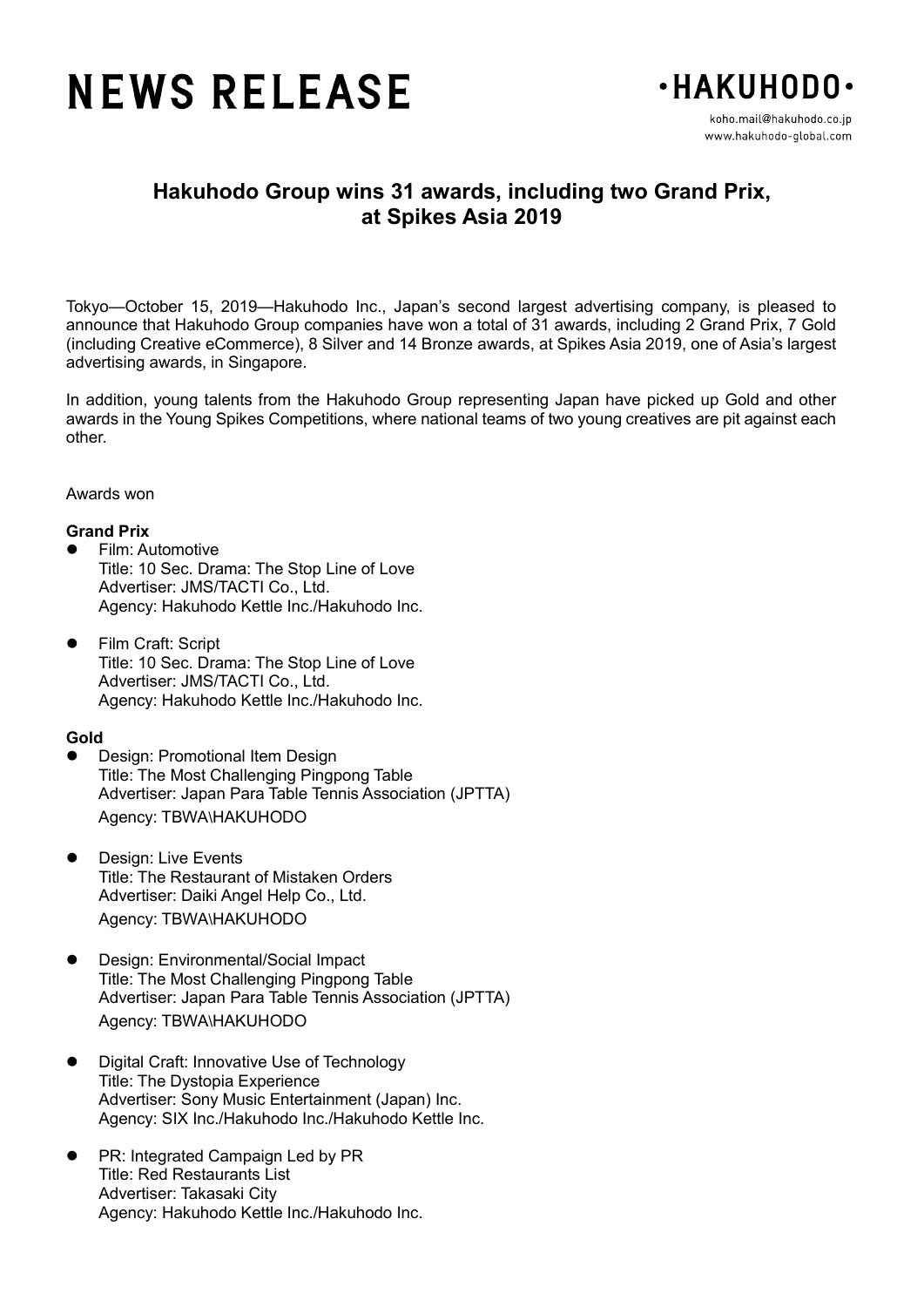PR: Healthcare Title: The Restaurant of Mistaken Orders Advertiser: Daiki Angel Help Co., Ltd. Agency: TBWA\HAKUHODO

# **Creative eCommerce** \***Equivalent to Gold**

 Creative eCommerce: Food/Drink Title: Vegi-Bus Advertiser: Vegibus Inc. Agency: Hakuhodo Inc.

# **Silver**

- Brand Experience & Activation: Corporate Social Responsibility (CSR)/Corporate Image Title: The Restaurant of Mistaken Orders Advertiser: Daiki Angel Help Co., Ltd. Agency: TBWA\HAKUHODO
- Brand Experience & Activation: Social Behaviour & Cultural Insight Title: The Restaurant of Mistaken Orders Advertiser: Daiki Angel Help Co., Ltd. Agency: TBWA\HAKUHODO
- Design: Live Events Title: The Most Challenging Pingpong Table Advertiser: Japan Para Table Tennis Association (JPTTA) Agency: TBWA\HAKUHODO
- Design: Creation of a New Brand Identity Title: The Restaurant of Mistaken Orders Advertiser: Daiki Angel Help Co., Ltd. Agency: TBWA\HAKUHODO
- **•** Digital: Media/Entertainment Title: The Dystopia Experience Advertiser: Sony Music Entertainment (Japan) Inc. Agency: SIX Inc./Hakuhodo Inc./Hakuhodo Kettle Inc.
- Integrated: Integrated Title: Red Restaurants List Advertiser: Takasaki City Agency: Hakuhodo Kettle Inc./Hakuhodo Inc.
- Entertainment: Co-Creation & User Generated Content Title: #BPM100 Dance Project Advertiser: Japanese Red Cross Society, Bytedance KK Agency: TBWA\HAKUHODO
- Healthcare: Disease Awareness & Understanding Title: Invisible Disease - Changing The Way We Think About Psoriasis – Advertiser: Janssen Pharmaceutical K.K. Agency: Ozma Inc.

#### **Bronze**

 Brand Experience & Activation: Not-for-profit/Charity/Government Title: Clever Cash Advertiser: Save Street Child Sidoarjo Agency: PT Hakuhodo Indonesia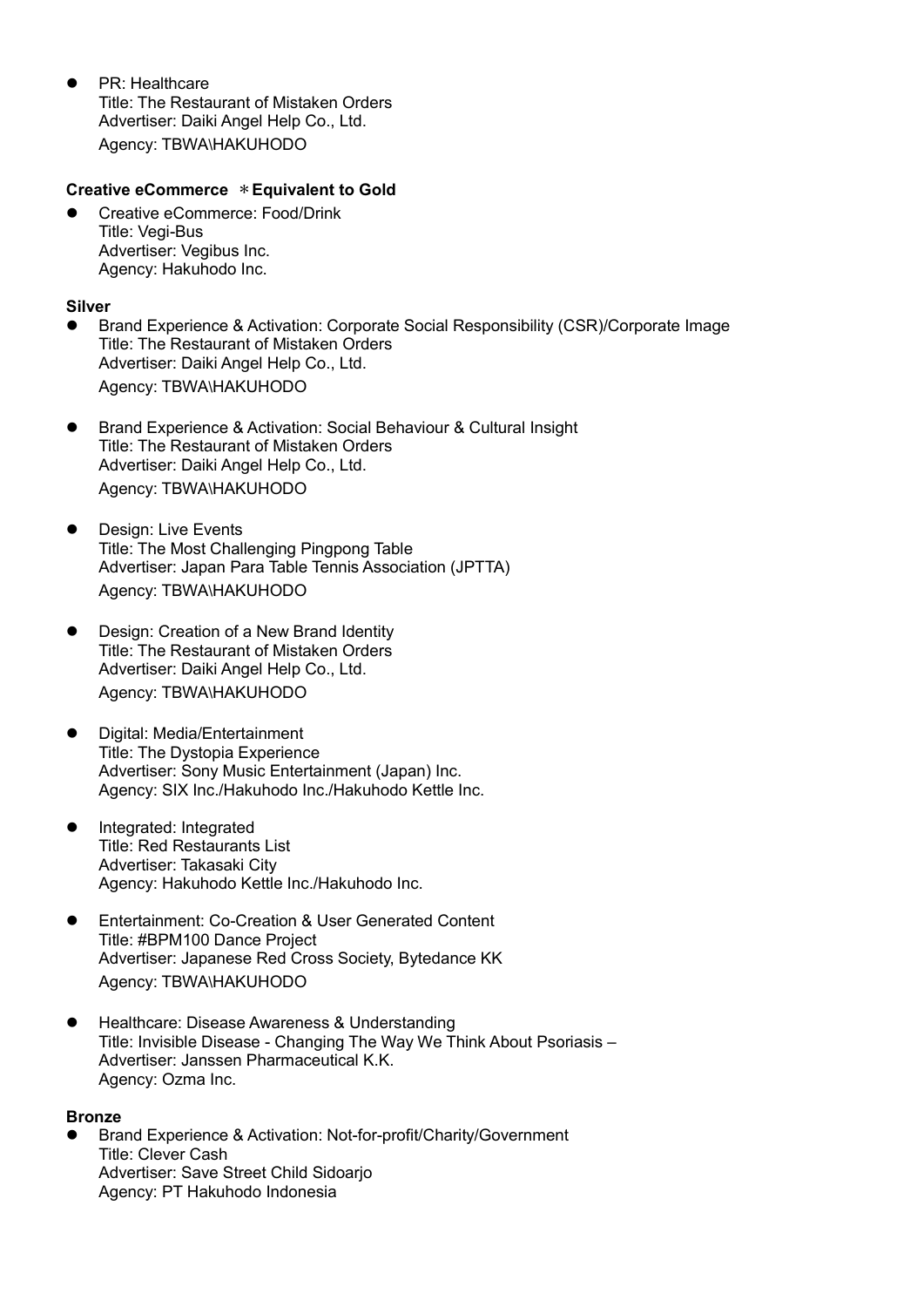- Brand Experience & Activation: Local Brand Title: Red Restaurants List Advertiser: Takasaki City Agency: Hakuhodo Kettle Inc./Hakuhodo Inc.
- Brand Experience & Activation: Exhibitions/Installations Title: The Most Challenging Pingpong Table Advertiser: Japan Para Table Tennis Association (JPTTA) Agency: TBWA\HAKUHODO
- Design: Live Events Title: The Dystopia Experience Advertiser: Sony Music Entertainment (Japan) Inc. Agency: SIX Inc./Hakuhodo Inc./Hakuhodo Kettle Inc.
- Entertainment: Fiction & Non-Fiction Film: Up to 5 minutes Title: Marathon with No Start Line Advertiser: American Family Life Assurance Company of Columbus (AFLAC) Agency: Hakuhodo Kettle Inc./Hakuhodo Inc.
- Entertainment: Fiction & Non-Fiction Film: Over 30 minutes Title: More Than Likes Advertiser: SoftBank Corp. Agency: Hakuhodo Kettle Inc./Hakuhodo Inc.
- **•** Entertainment: Sports for Good Title: The Most Challenging Pingpong Table Advertiser: Japan Para Table Tennis Association (JPTTA) Agency: TBWA\HAKUHODO
- **•** Film: Consumer Services/Business to Business Title: Fish Flops Advertiser: Siam Commercial Bank Agency: Wolf Bkk
- Film: Branded Content & Entertainment Film Title: The Last Letter Advertiser: U-Can Inc. Agency: Hakuhodo Inc.
- **•** Film: Consumer Services/Business to Business Title: Marathon with No Start Line Advertiser: American Family Life Assurance Company of Columbus (AFLAC) Agency: Hakuhodo Kettle Inc./Hakuhodo Inc.
- Mobile: Innovative Use of Technology Title: The Dystopia Experience Advertiser: Sony Music Entertainment (Japan) Inc. Agency: SIX Inc./Hakuhodo Inc./Hakuhodo Kettle Inc.
- **•** Music: Use of Social/Digital Platform Title: #BPM100 Dance Project Advertiser: Japanese Red Cross Society, Bytedance KK Agency: TBWA\HAKUHODO
- Outdoor: Live Advertising & Events Title: Clever Cash Advertiser: Save Street Child Sidoarjo Agency: PT Hakuhodo Indonesia